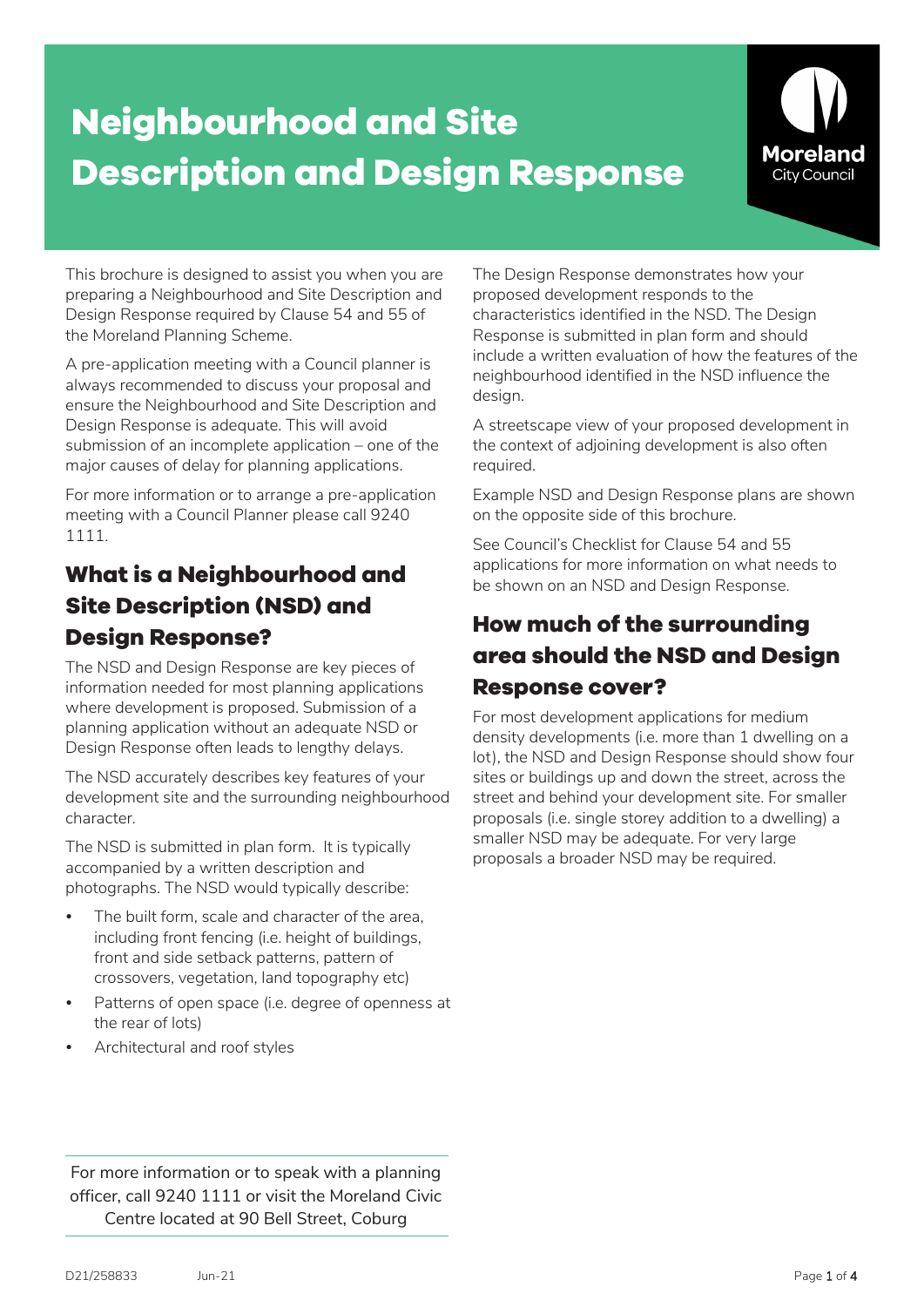#### **Example Neighbourhood & Site Description Plan**

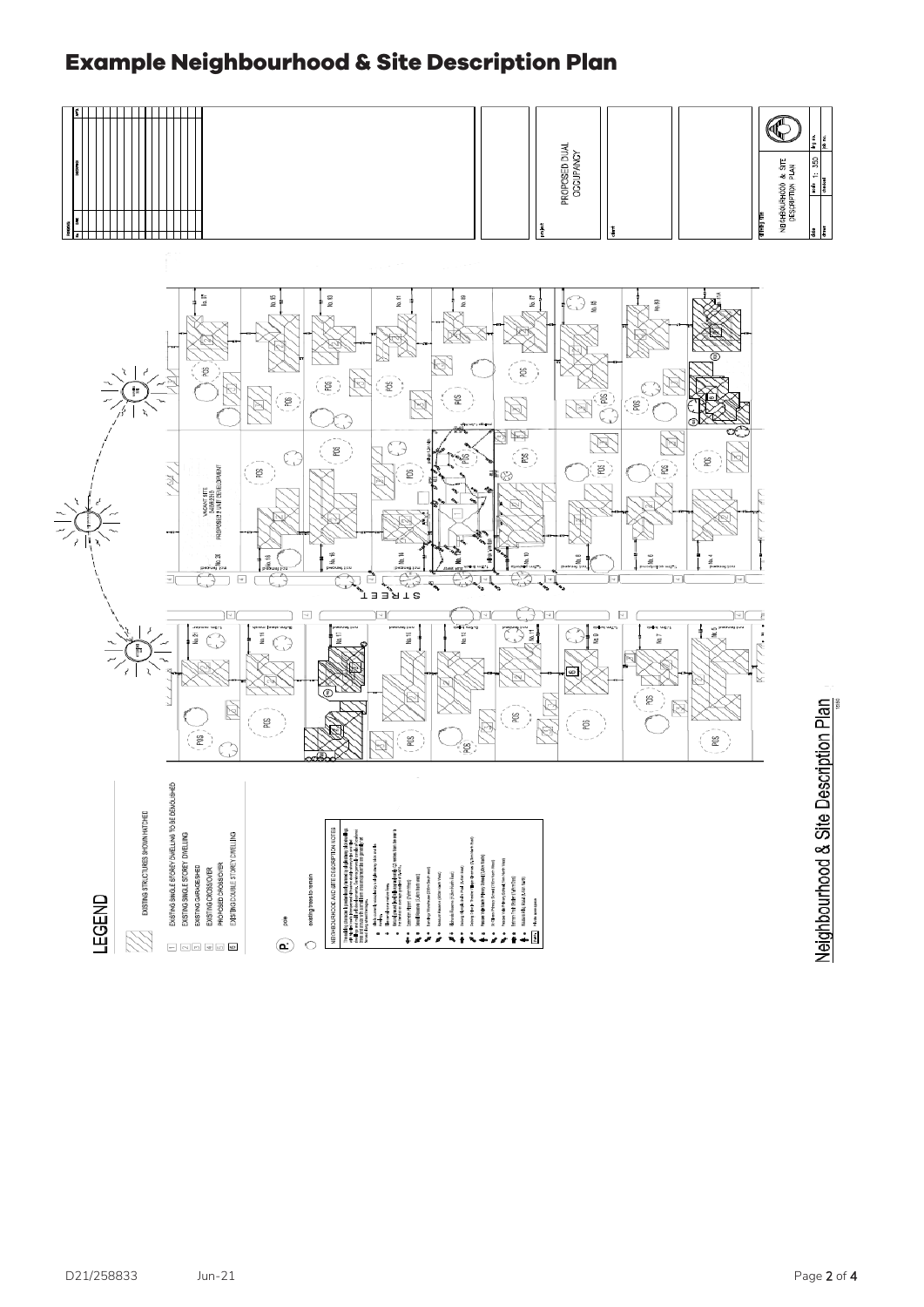### **Example Design Response Plan**

| --                                   |  | $\overline{\phantom{a}}$                    | 12 |
|--------------------------------------|--|---------------------------------------------|----|
| -<br>. .<br>ш<br><br>U)<br>PROP<br>∽ |  | ß<br>ğ<br>. .<br>$\rightarrow$<br>RESPO<br> | ъ. |
|                                      |  | -<br>u<br>뵹                                 |    |